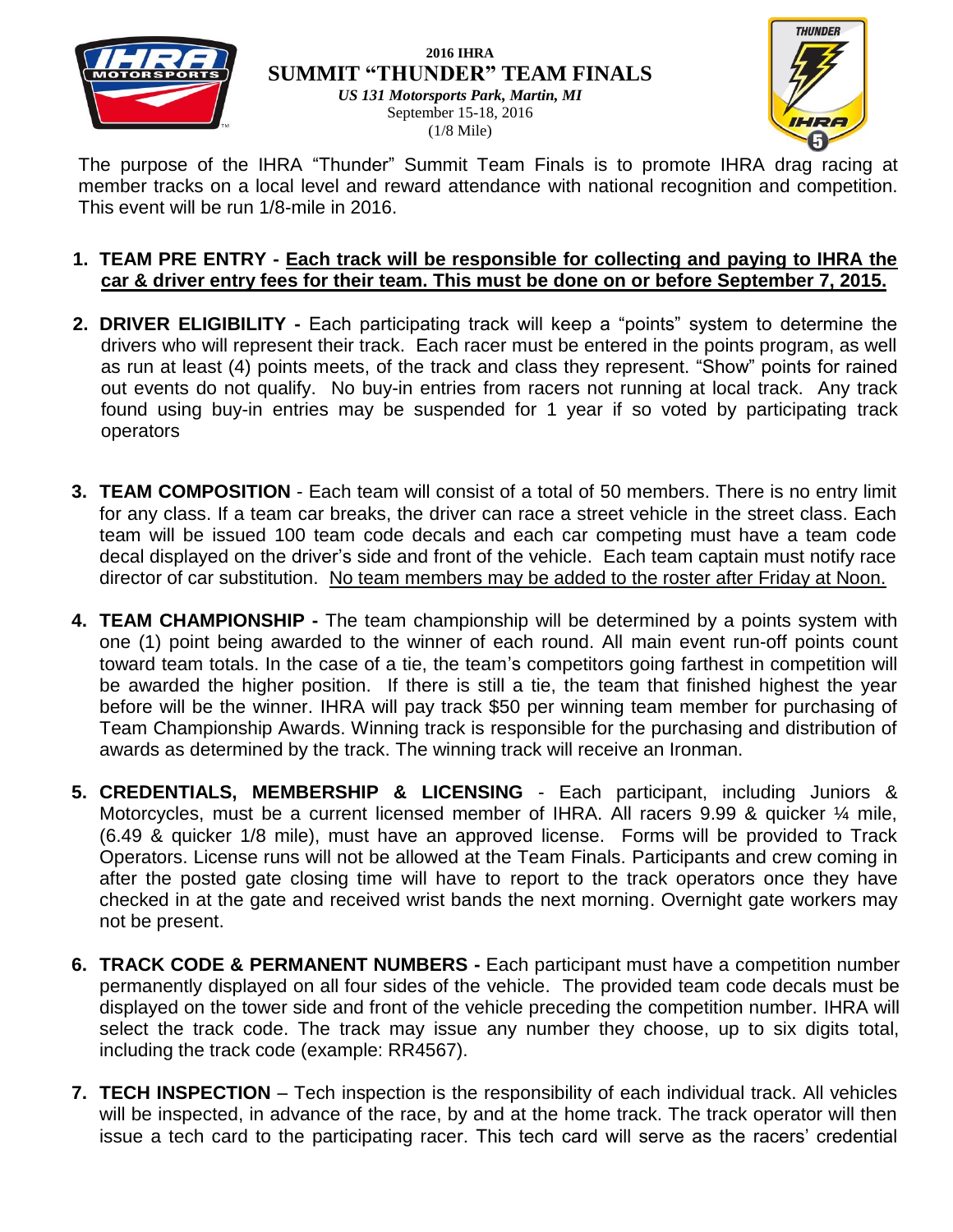when registering at the racetrack. Random inspections will be performed by an IHRA official at the event.

- **8. WRIST BANDS** An IHRA official will install a colored band on the wrist of each person admitted through the track gate. Team members, alternates, team captains, track employees and crew members must wear the wristband at all times throughout the weekend.
- **9. TEAM CAPTAIN** Each track will provide a track owner/operator or manager to serve as team captain for their team at the Summit Team Finals.
- **10.RACERS** No racer may represent more than one (1) track at the team finals. A racer may enter a maximum of two different vehicles and compete in up to two different classes. A racer may drive the same car in both classes. Racer must be listed on roster in both classes. Boxes must be removed from car to run in No box classes. Once a racer declares the team he/she wishes to represent, he/she may not change teams. Two drivers are not allowed to drive the same vehicle.
- **11. Summit Super Series -** Any Summit SuperSeries competitor that has an IHRA membership and "X" number registered and valid according to IHRA records from at least May 1, 2016 through the 2016 Summit Team Finals event and can win the 2016 Summit Team Finals main event championship in their division will become eligible for the Summit SuperSeries World Championship race.

To be considered eligible after winning the Summit Team Finals main event, a competitor will be verified by IHRA as having met all the same program rules and eligibility requirements as required of each Summit SuperSeries track champion. These requirements are published and outlined in the Summit Super Series section of ihra.com. A 14 day renewal grace period will be granted for X number registrations that expire between May  $1<sup>st</sup>$  and your Summit Team Finals event. If your registration is not renewed within a 14 day period from the expiration date or you fail to meet any of the posted eligibility requirements of the program, the main event winner will not be eligible for the Summit Super Series World Championship. In addition, should a main event winner fail to meet the eligibility requirements, the main event runner-up is not eligible to take their place.

- **12.TRACK OPERATORS RACE** Will be open to the team captain of each participating track. The race will be run on Saturday and is limited to non-competition street legal cars only. No electronics of any kind allowed. The team captain entering this race may not race on a regular basis. The team captains may not participate in the main event.
- **13.TIME TRIALS** Time trials will be run in sessions by class.
- **14.ATV's & PIT BIKES** The permanent number of the racecar must be displayed on all such vehicles. No joy riding permitted. Track owner will be responsible for enforcing this rule. Violators will be disqualified and points will be deducted from the team. All riders must have a valid state driver's license.

**15.FOUR ELIMINATORS** - Will be run at the Summit Team Finals:

| TOP ET              | $(1/4$ mile: 0 – 11.99; 1/8 mile: 0 – 7.99)       |
|---------------------|---------------------------------------------------|
| <b>MODIFIED ET</b>  | $(1/4$ mile: 0 – 13.99; 1/8 mile: 0 to 9.09)      |
| <b>STREET</b>       | (1/4 mile 12.00 & slower; 1/8 mile 7.50 & slower) |
| <b>JR DRAGSTERS</b> | (All run)                                         |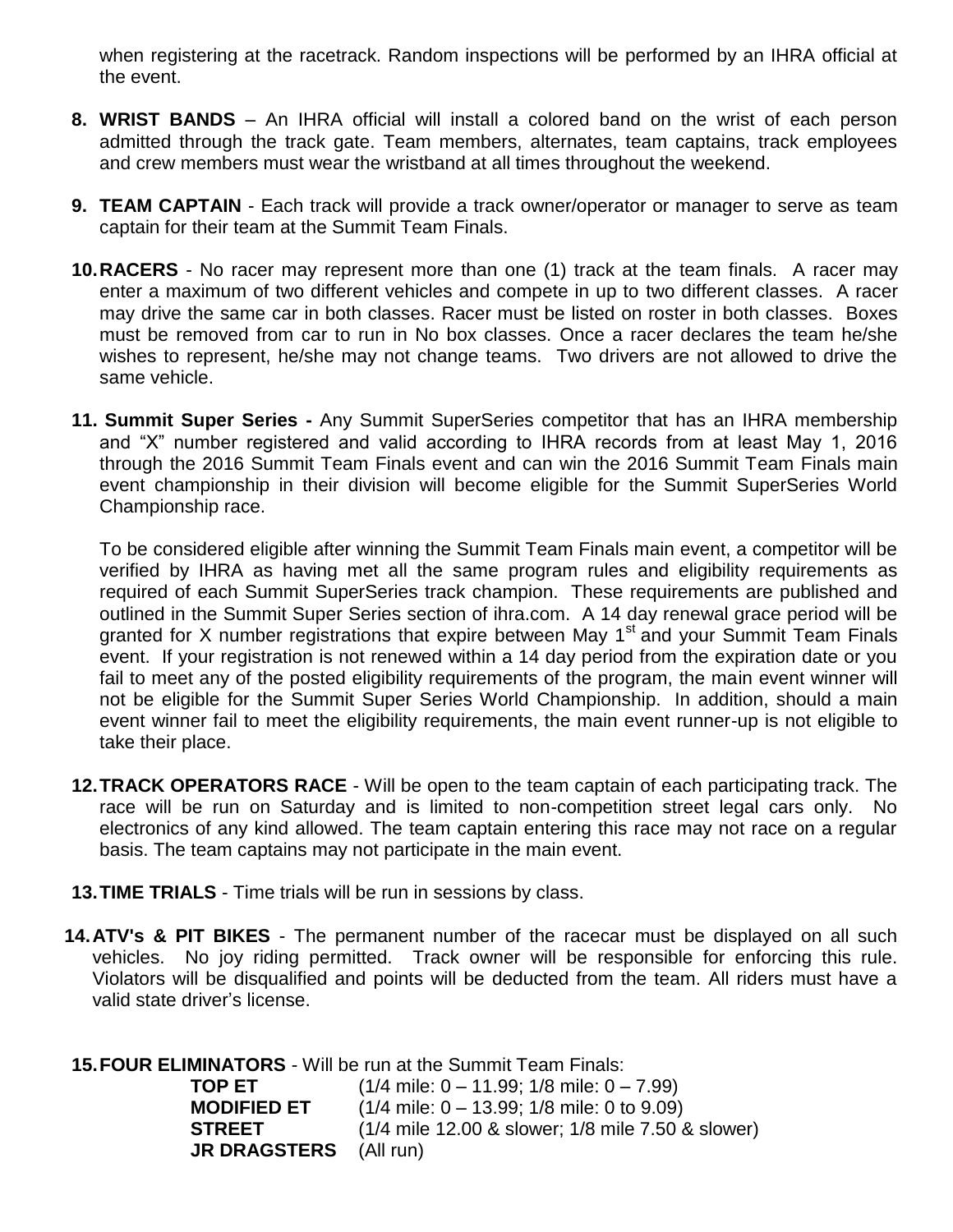**MOTORCYCLES** Will run with appropriate car classes.

- **16.ELECTRONICS** Note: The penalty for intentional non-compliance will result in a five (5) point reduction for the team, and a one (1) year suspension from all competition for the racer.
	- a. **All Classes** Stutter boxes, timed down track throttle stops, on-board computers and wheel pickup sensing devices are prohibited. Cars fitted with delay boxes running in Modified must physically remove the box from the vehicle during all runs in Modified and No Box.
	- b. **Top ET** Delay boxes, trans brakes, two steps, and playback tachometers are allowed. Air Throttles, used as launch control devices, are allowed. Factory (OEM) installed computers will be permitted, but no laptop computers are allowed while in competition.
	- c. **Modified ET** Delay boxes and air throttles prohibited. All accepted trans brake buttons, trans brakes, two steps, and pneumatic or electric shifters permitted.
	- d. **Street ET**  Delay boxes, air throttles, trans brakes, two steps are prohibited. Line locks permitted in the burnout process only. Door cars only. DOT tires or DOT cheater slicks mandatory.
	- **e. Motorcycles** Will use car guidelines per class.
- **17.CHRISTMAS TREE** The tree will be separated with a blinder. LED bulbs will be used. Crosstalk will be used in Box and Top classes.
- **18.AUTOSTART** Autostart will be used to start races in all classes. Total "time out" will be set at 10 seconds. Jr Dragster timeout will be set for 15 seconds. See the IHRA rulebook for details.
- **19.LANE CHOICE/PROCEDURE** Should racers want the same lane, an IHRA official will determine lane choice using playing cards. Keeping teams separated will take precedent over desired lanes.

Starting with the Semi-Finals and beyond, racer service may be performed in the staging lanes and racers should be prepared to return directly to the staging lanes. This procedure will be in place for all eliminators throughout the weekend.

- **20.BYE RUNS** For the first round, the IHRA tower official will randomly determine the bye run. In subsequent rounds, the best reaction time will determine the bye. In the case of a tie, the racer that runs closest to their dial-in (excluding breakouts) will be eligible for the bye. If still a tie, the team that finished the highest the previous year will be eligible for the bye. A racer is eligible for a bye until he actually makes a bye run. Once a racer makes a bye, he is not eligible again until everyone else left in the class has made a bye run. A new bye run will be selected every round. This takes precedent over the team rule. Note: If the racer selected for a bye is mistakenly missed and runs in competition, the run will stand regardless of the outcome. The bye run will receive lane choice. This procedure will be used for all races during this event except the SSS runoff.
- **21.TEAM MEMBER vs. TEAM MEMBER -** The Summit Team Finals is an event designed to promote team competition. Therefore, racers from the same team will not run each other, even in a run-off situation, unless they are the only ones left in competition. Circumstances such as the number of entries, track layout, pit parking and traffic can occur that can make this difficult to accomplish. It is the tracks responsibility to help assure that racers from the same team do not run each other. If racers from the same team running each other should become the only alternative, the cars will run each other and the runs will stand. Note: the only exception to this is a bye run situation.
- **22.TEAM PIT PARKING SELECTION**  Team parking will be picked on order of finish from the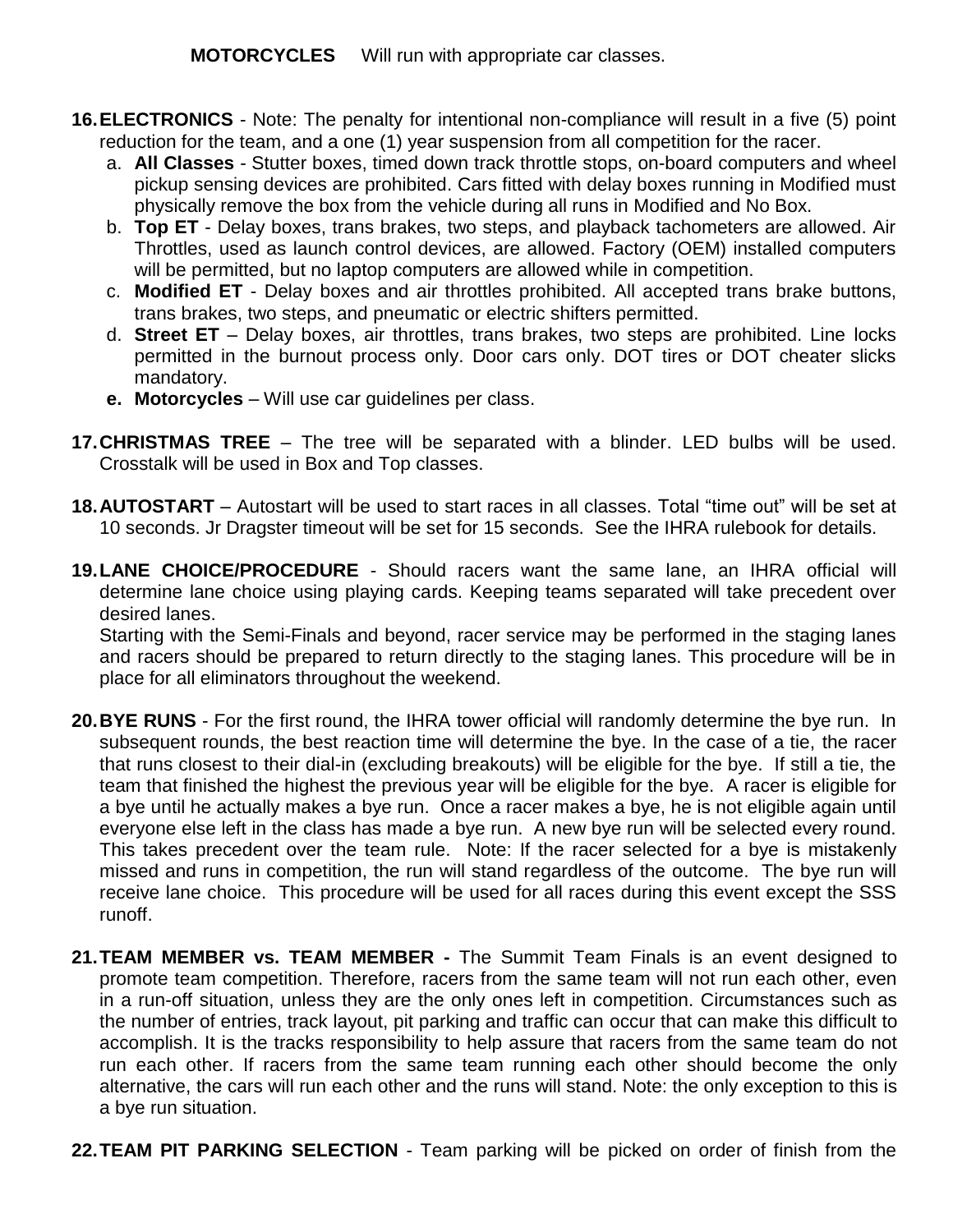previous year. The number 1 finisher gets first pick, number 2 gets second pick, etc.

**23.GAMBLER'S RACES** – Gamblers race will be run to completion that night or split if weather or conditions force the race to be stopped. Competitors in the gamblers race may only run one entry in each class. All competitors must be on the roster. Team captains may participate in the gamblers race. Races will be completed on scheduled day unless forced to an early stop. Money will be split among remaining competitors if not completed.

Lottery tickets will be sold for gamblers races. No limit of purchase. Two numbers will be selected after the round of 16 or less and will run off. The winner of that run off will be placed back in the round of 8 or less.

- **24.RACE PROCEDURE AND SAFETY RULES** All IHRA race procedure and safety rules will be in effect unless stated otherwise in this agreement. Contestants should become familiar with the IHRA rulebook, revisions and this agreement before entering the event. **Junior Dragsters will be allowed to remove tire covers after crossing the water box if it can be done without impeding the flow of the class.**
- **25.COURTESY STAGING** Mandatory. A car that accidentally lights both bulbs will be allowed to back up and re stage, if time allows. If the auto start system activates the tree and the entry is not re-staged the entry will be eliminated.
- **26.DEEP STAGING** Please be aware that **deep staging is allowed but not guaranteed.** It is up to the racer to get in deep as soon as possible. Deep staging is not the starter's responsibility. Deep stagers will be allowed to light both the pre-stage and stage beam as courtesy staged if vehicle is clearly marked "Deep" on all sides.
- **27.SPECIAL AWARDS -** Each track will enter one vehicle per category. Each entry will receive a dash plaque for having been selected by his track to compete in the "Best Awards".

#### **Best Awards:**

Best Appearing Full Bodied Car Best Appearing Motorcycle Best Engineered Full Bodied Car Best Engineering Motorcycle Best Appearing Open Bodied Car Best Appearing Junior Dragster Best Engineered Open Bodied Car Best Engineered Junior Dragster Best Team Spirit **Best Appearing Sponsor Banner** Best Appearing Team

**28.CONTINGENCY DECALS** – Will not be distributed at the event. It is the driver's responsibility or the team's responsibility to acquire any needed contingency decals prior to the event. Certain manufacturers do not distribute their decals through IHRA. You must call the company in question direct.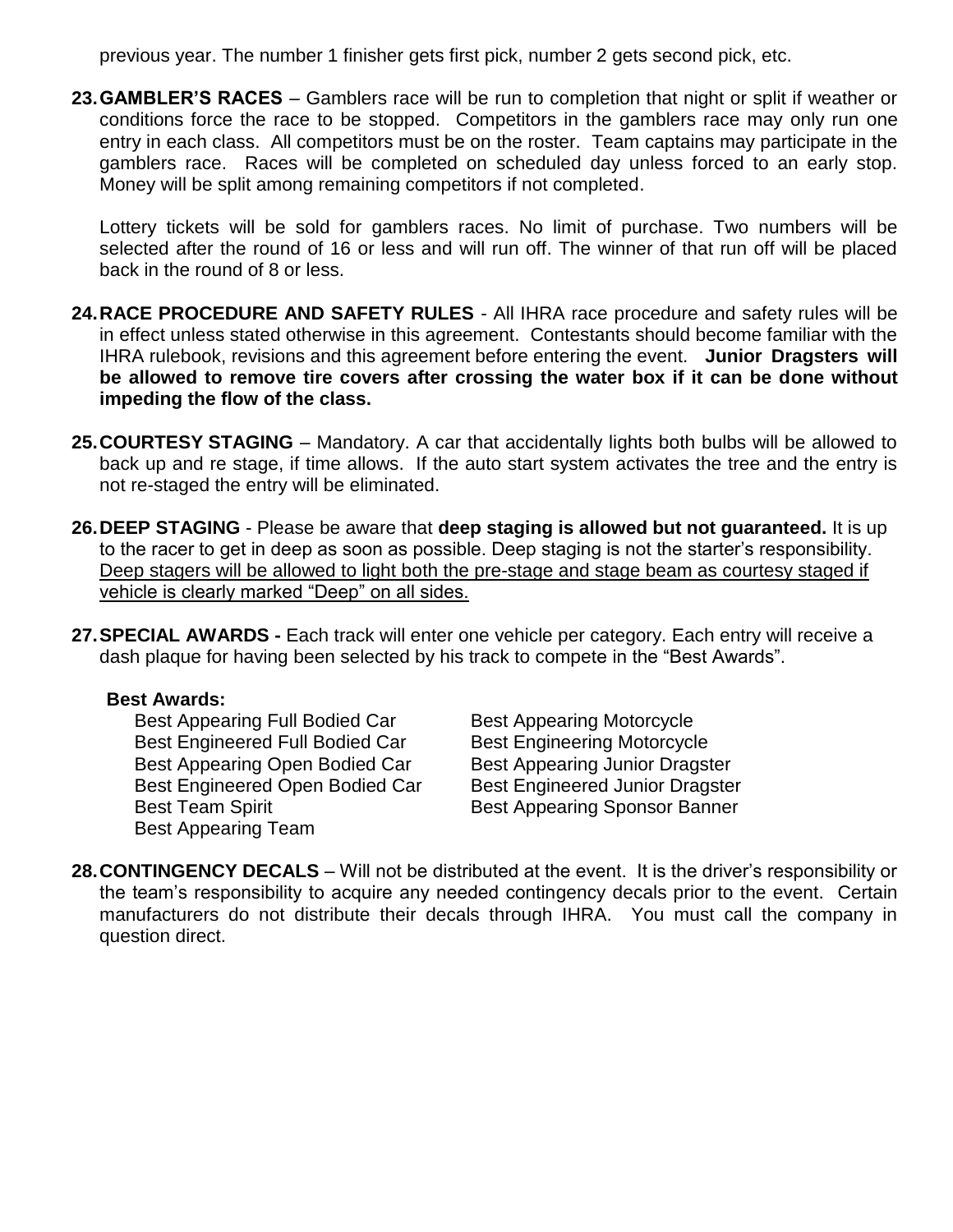#### **29.PURSES & PAYOUT - A. ELIMINATORS:**

| \$2,500 & Ironman & Silver Card |
|---------------------------------|
| 1,000                           |
| 400                             |
| 125                             |
| 100                             |
| 80                              |
|                                 |
| \$2,500 & Ironman & Silver Card |
| 1,000                           |
| 400                             |
| 125                             |
| 100                             |
| 80                              |
|                                 |
| \$1,000 & Ironman & Silver Card |
| 400                             |
| 200                             |
| 100                             |
| 60                              |
|                                 |
|                                 |

### Winner **Ironman & Silver Card & \$400 cash Runner up ITOPHY**, \$200 cash Runner up Trophy, \$200 cash Semi Finalist Trophy, \$100 cash Quarter Finals **Trophy**, \$60 cash

# **B. FRIDAY/SATURDAY GAMBLERS RACE (Split if not concluded)**

No-Box, \$2,000 to win, further payout set after 1<sup>st</sup> round totaling 75% Box, \$1,800 to win, further payout set after 1<sup>st</sup> round totaling 75% Junior – 80% payback (win, runner-up, semi, qtrs)

### **30.ENTRY FEES -**

| Car & Driver                           | \$60                                       |
|----------------------------------------|--------------------------------------------|
| Jr. Dragster                           | \$60                                       |
| Crewman                                | \$30 (event)                               |
| Child (6-12)                           | $$10$ (event)                              |
| <b>General Adm Adults</b>              | $$15$ (1 day)                              |
| Child (6-12)                           | $$5$ (1 day)                               |
| <b>Thursday Test and Tune</b>          | \$20                                       |
| <b>Friday/Saturday Box Gamblers</b>    | $$60$ (1 <sup>st</sup> round buyback \$30) |
| Friday/Saturday No Box Gamblers        | \$60 $(1st$ round buyback \$30)            |
| <b>Friday/Saturday Junior Gamblers</b> | \$20 $(1st$ round buyback \$10)            |
| <b>Gamblers race Lottery</b>           | \$10 each                                  |
| Junior Gamblers race lottery           | \$5 each                                   |
| Membership & License                   | Mandatory; available at event              |